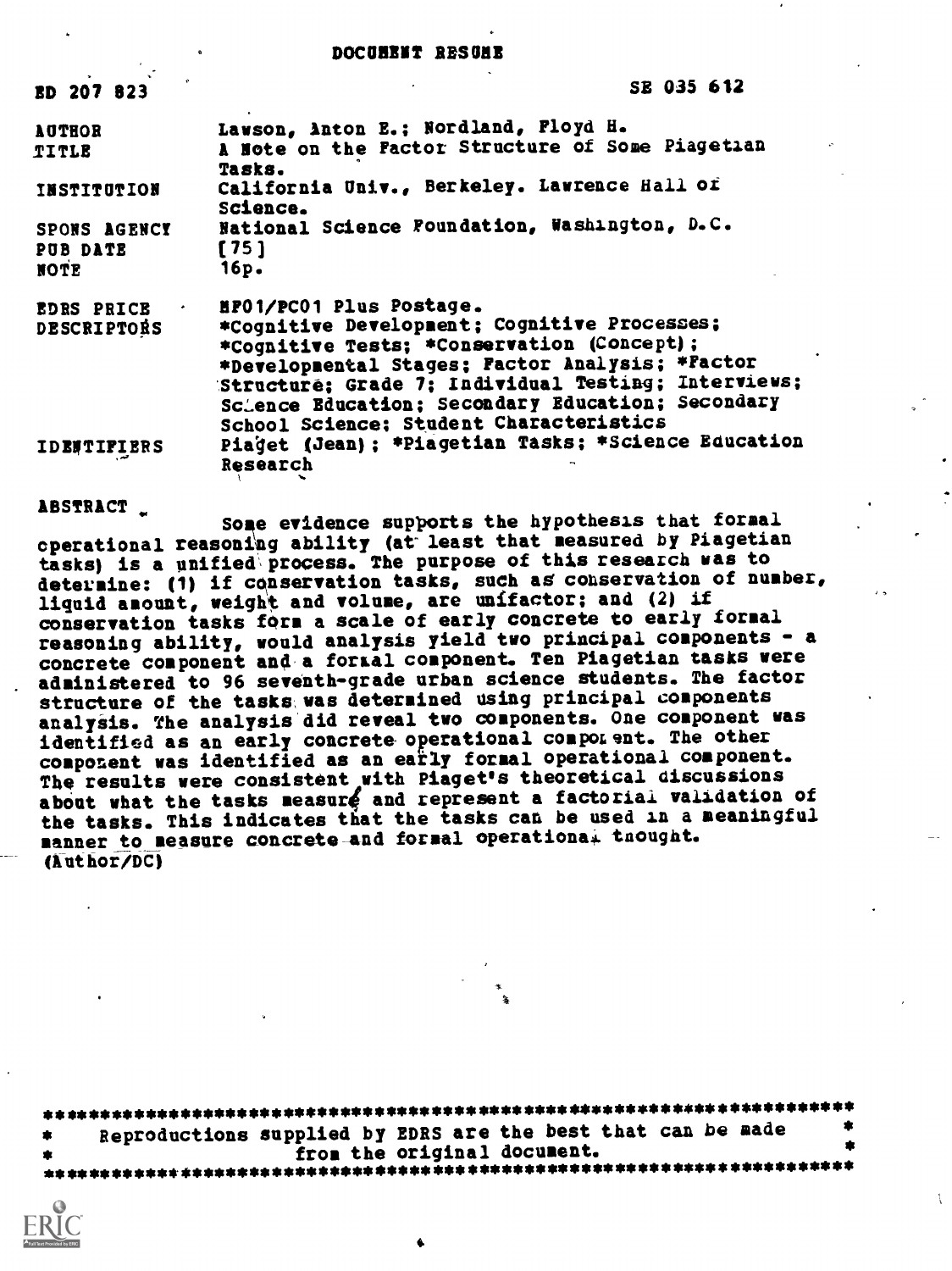035 612

S

U.S DEPARTMENT OF EDUCATION NATIONAL INSTITUTE OF EDUCATION EDUCATIONAL RESOURCES INFORMATION

CENTER IERICI XThe document has been reproduced as received from the person or organisation ongmating it

Minor changes have been made to improve reproduction quality

**Points of view or cpinions stated in this docu** ment do not necessarily represent official NIE positron or poky

e

"PERMISSION TO REPRODUCE THIS MATERIAL HAS BEEN GRANTED BY

 $\mathbf{I}$ 

-I

Charles Mary of the NOP

TO THE EDUCATIONAL RESOURCES INFORMATION CENTER (ERIC)"

## A NOTE ON THE FACTOR STRUCTURE OF SOME

PIAGETIAN TASKS

Anton E. Lawson AESOP\* Lawrence Hall of Science University of California Berkeley 94720,

Floyd H. Nordland Department of Biological Sciences. Purdue University West Lafayette, Indiana 47907

\* AESOP (Advancing Education Through Science Oriented Programs) is supported by a grant from the National Science Foundation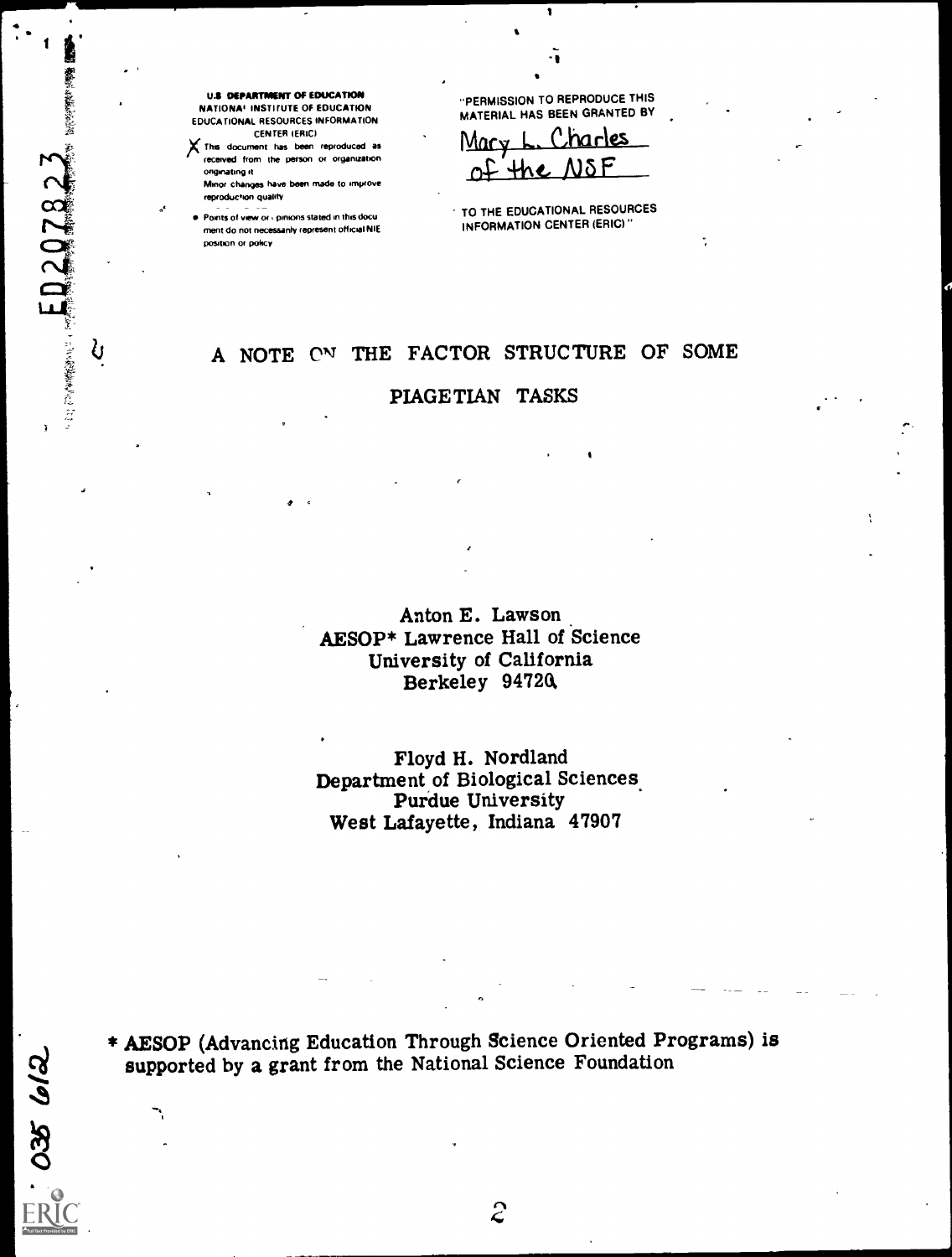## **Introduction**

A number of recent studies have attempted to analyze the factor structure of a variety of Piagetian tasks.  $1-5$  The general intent of these studies was to  $\mathcal{L}^{\mathcal{L}}$ identify the number of underlying cognitive parameters or abilities which determine success on the tasks, and in so domg<sup>e</sup>, gain some insight into the validity of Piaget's insistence on viewing concrete and formal thought as unified stages of cognition. For example, Bart administered four formal operational tasks (the pendulum, equilibrium in the balance, motion on an inclined plane, and the shadows task) to a group of adolescents. He 'hypothesized, in accordance with Piagetian theory, that the four tasks would have a unifactor structure. This hypothesis was confirmed. Studies by Lovell and Butterworth,<sup>2</sup> Lovell and Shields,<sup>3</sup> and Lawson and Renner<sup>4</sup> also found a single intellectual ability to underlie success on formal tasks involving proportionality, combinatorial reasoning and controlling variables.

Thus there is some evidence that supports the hypothesis that formal operational reasoning ability (at least that measured by Piagetian tasks) is a unified process. Is it also the case that the classical conservation tasks (such as conservation of number, Liquid amount, weight and volume) are unifactor? This seems a reasonable hypothesis in that these tasks all appear to require similar reasoning processes (i. e. , in the face of transformations the child must reason that each quantity under consideration remains invariant). Although the logic behind each task appears the same, certain conservations occur earlier in development than others. Elkind, for example, demonstrated that conservation



ပ္ပ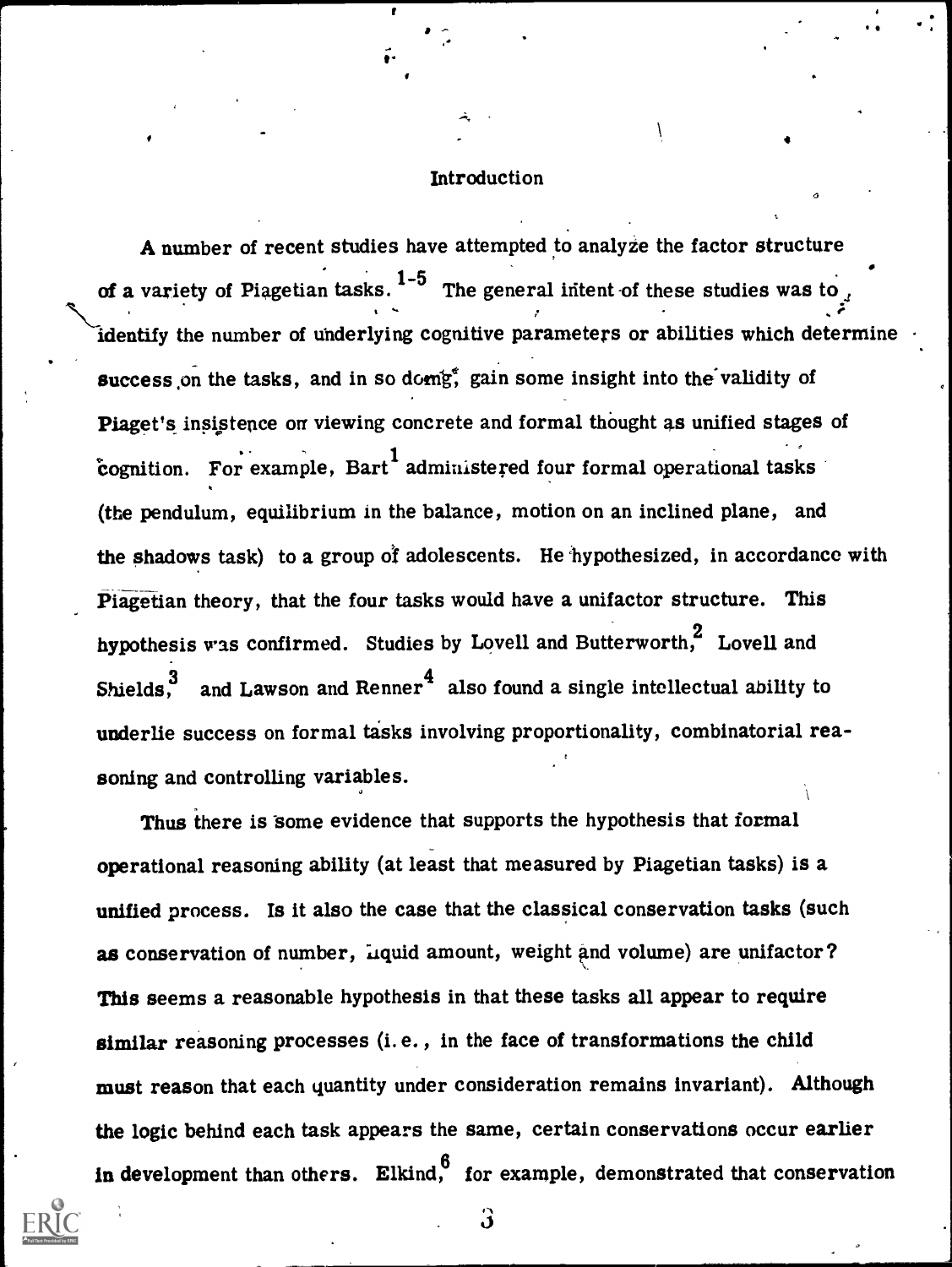of substance invariably precedes conservation of weight which invariably pre cedes conservation of volume. In view of this, an alternative hypothesis regarding the factor structure of these tasks could be advanced. The conservation tasks are not unifactor. Rather, since they purport to measure either early or middle concrete operational thought, or early formal-thought depending upon the quantity involved, the factor structure of these tasks may consist of as many as three components - a component for early concrete thought, middle concrete thought, and a component for early formal thought. To test these hypotheses, eight conservation tasks, which, according to the literature, require early or middle concrete thought or early formal thought for successful completion, were administered to a-sample of 96 seventh grade science students. In addition to the conservation tasks, two formal tasks (separation of variables and equilibrium in the balance) known to load on a single factor  $4$  were included in the battery of tasks. This was done to provide a formal component to serve as a reference point for the conservation tasks. The addition of the formal tasks allows for a third hypothesized factor pattern. If the conservation tasks do form a scale of early concrete to early formal reasoning ability, then the analysis may yield two principal components - a concrete component and a formal component. The conservation tasks which are solved early in the stage of concrete operations should load on one component and the formal tasks should load on the other component. The conservation tasks which are solved late in the concrete stage or early in the formal stage should load moderately on both components presumably because they measure some concrete thought and some formal thought.



-2

÷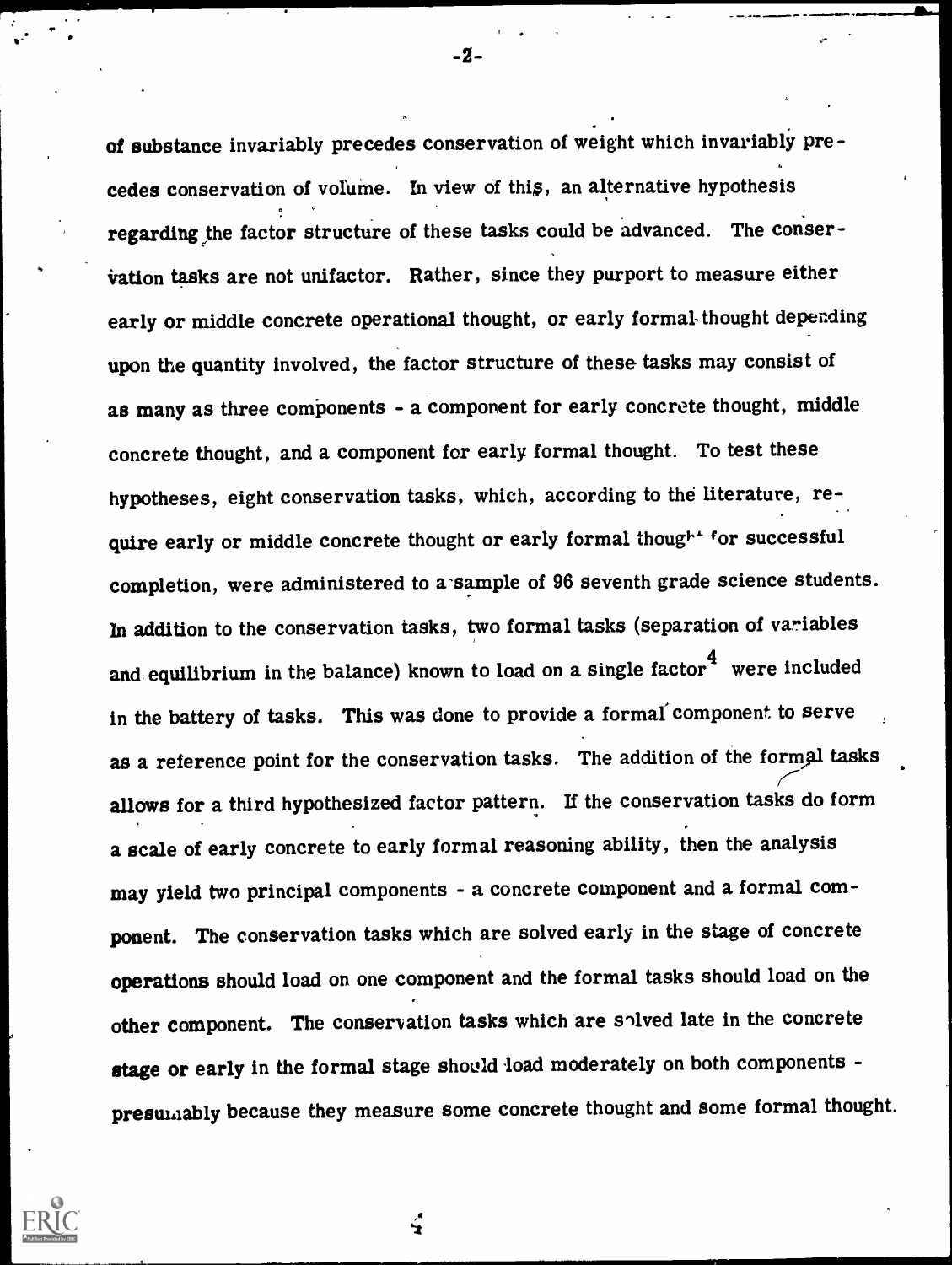## **Method**

-3 -

 $4.4 \pm 0.1$ 

e

Subjects. --Ninety-six seventh grade students (ages 11.7 years to 14.4 years; mean age = 12.6 years) were randomly selected from science classes of  $\alpha$ predominantly black and Spanish-American urban junior high school located in a large midwestern city.

The Tasks. --The following tasks were administered in individual interviews. The conservation tasks were administered in reverse order followed by the separation of variables and equilibrium in the balance tasks. Only brief descriptions of the tasks and materials used are included since each task has been employed by previous investigators.

Number. Two rows of plastic chips were placed on the table. Each row contained six plastic chips. One row was shortened by pushing the chips together while the other row was lengthened by spreading the chips apart.<sup>7</sup>

Solid Amount. Two balls of clay were presented S. One ball was transformed into a "hotdog" shape.<sup>6</sup>

Liquid Amount. Two identical beakers (100-ml) were filled with equal amounts of water. The water from one beaker was then poured into a 50-ml pyrex graduated cylinder. 7

Length. Three wooden sticks were placed end to end. Parallel to these sticks a similar row of wooden sticks was constructed. After S agreed that both rows were the same-length, E removed one stick from the end of one of the rows and placed it on the opposite end of the row.  $8$ 

Area. Two pieces of green paper of equal areas and twelve small wooden



I. \*

 $5<sub>1</sub>$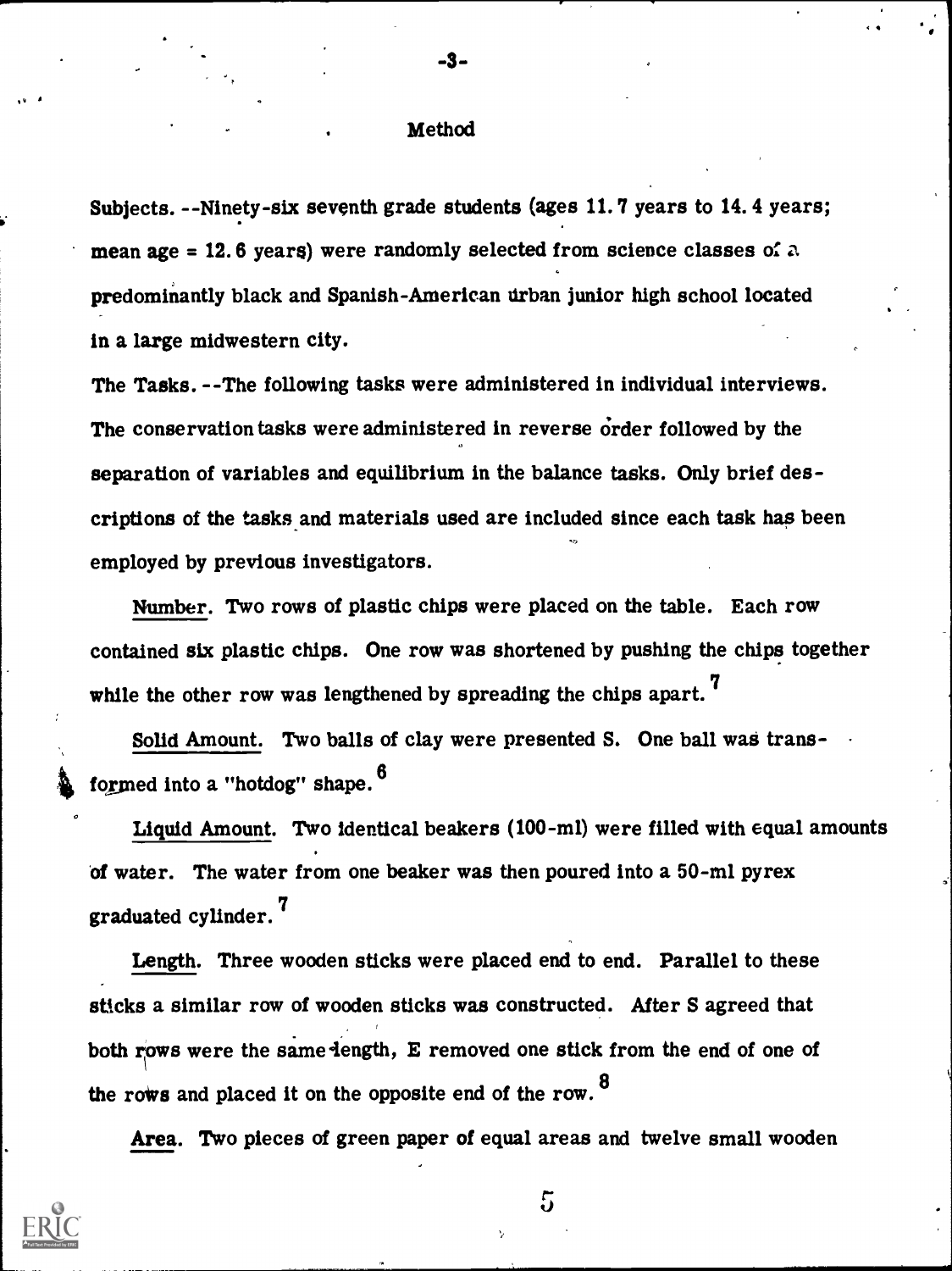blocks were used. Six blocks were placed on each piece of paper; one set of blocks was grouped together, the other set was spread apart. 9

Weight. Two balls of clay were presented S. One ball was then transformed into a "pancake" shape.<sup>6</sup>

Volume-clay. The two balls of clay from the previous task and two beakers (400-m1) which contained equal amounts of water were used. S was asked about the relative level of water displacement by the clay pieces. <sup>6</sup>

Volume-metal cylinders. Two metal cylinders of equal volume but different weight (18-g and 55-g) were handed S. The equal height and thickness of the metal cylinders were pointed out. After the light cylinder was placed into one test tube, S was asked to predict the height the water will rise when the heavy cylinder is placed into the other test tube.  $10$ 

Separation of variables. This task tested S's ability to identify and control variables, e.g.: given six flexible rods of varying length, diameter, shape, and material and hanging weights, S was asked to demonstrate proof of the effect of each variable on the amount of bending of the rods. This demonstration required understanding of the concept "all other things being equal."<sup>11</sup>

Equilibrium in the balance Using a balance beam and hanging weights, this task tested S's ability to balance various combinations of weights at various locations along the beam, e.g.: given a 10 unit weight 5 units of length from the fulcrum, S was asked to predict the proper location of a 5 unit weight to  $\qquad \qquad$ achieve a balance. Successful completion of this task implied understanding of inverse proportion. 11

Scoring. --Two points were awarded for successful completion of the conservation

C

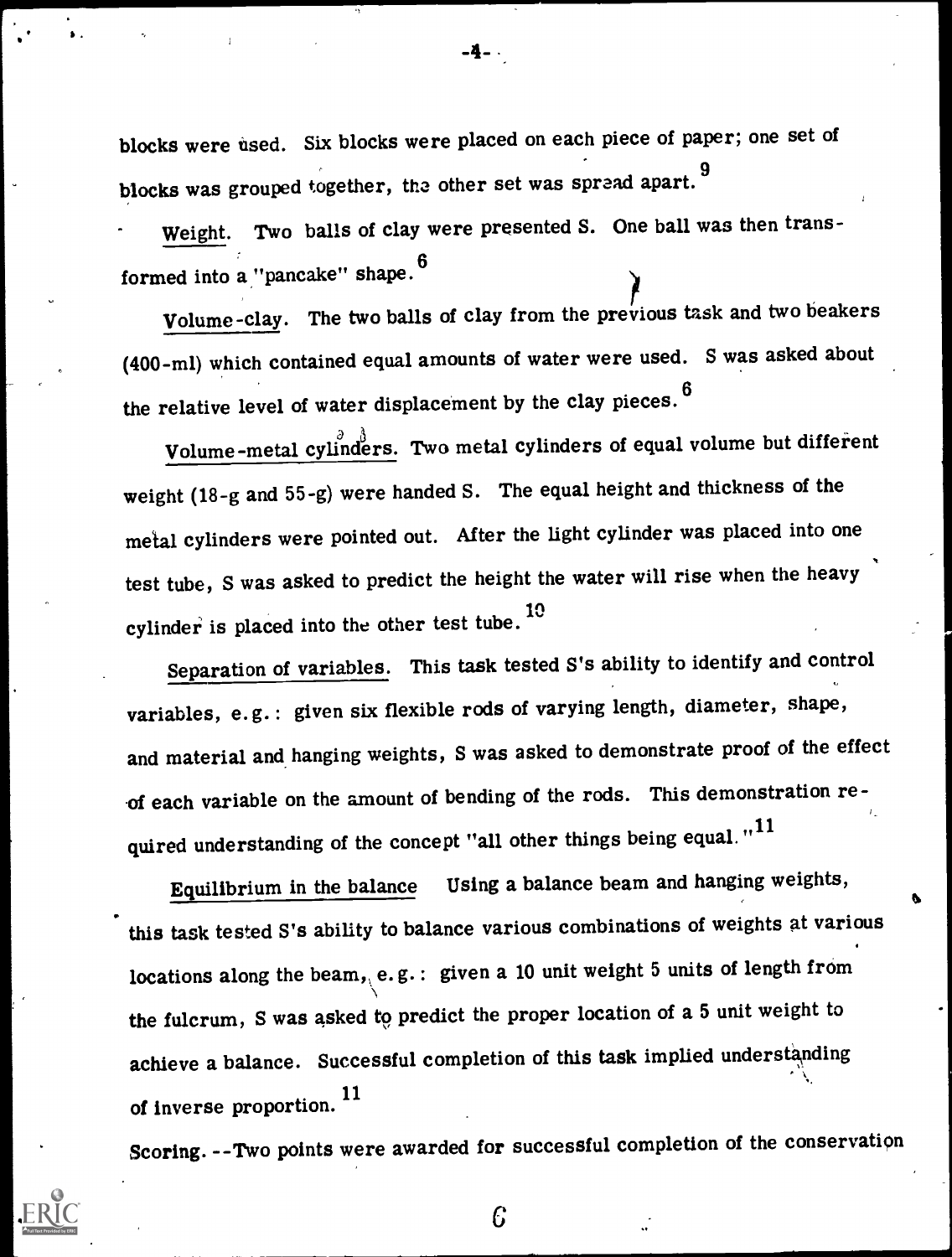tasks. One point was awarded for a correct conservation response and one point was awarded for a correct explanation,  $e.g.:$  They are the same because you did not add anything or take anything away. It is the same because you could pour the water back into the glass to the same level. Or it's the same because it is shorter but it's also wider. A total of three points each was possible on the bending rods and balance beam tasks. Subject responses were categorized and points awarded as follows:

| IIA. Early concrete operational - 0 points  |   |
|---------------------------------------------|---|
| IIB. Fully concrete operational - 1 point   | τ |
| IIIA. Early formal operational - 2 points   |   |
| IIIB. Fully formal operational $-3$ points* |   |

## Results

The following percentages of students demonstrated conservation responses and satisfactory explanations on the eight conservation tasks: number 95.8%, substance 95. 8%, liquid amount 97. 9%, length 72. 9%, area 71. 8%, weight 47. 9%, volume-clay 3.1%, volume-cylinders 10.4%. On the separation of variables task 69. 7% of the subjects were classified at the early concrete operational level, 26. 0% at the fully concrete operational level, and 4. 1% at the early formal operational level. No subjects were classified at the fully formal operational level. On the equilibrium in the balance task the percentages were: 79. 1% early

<sup>\*</sup> For a description of scoring criteria see Lawson, Nordland and DeVito, 1974 $^{12}$ 



-5-

 $\cdot$  ,  $\cdot$ 

Now

I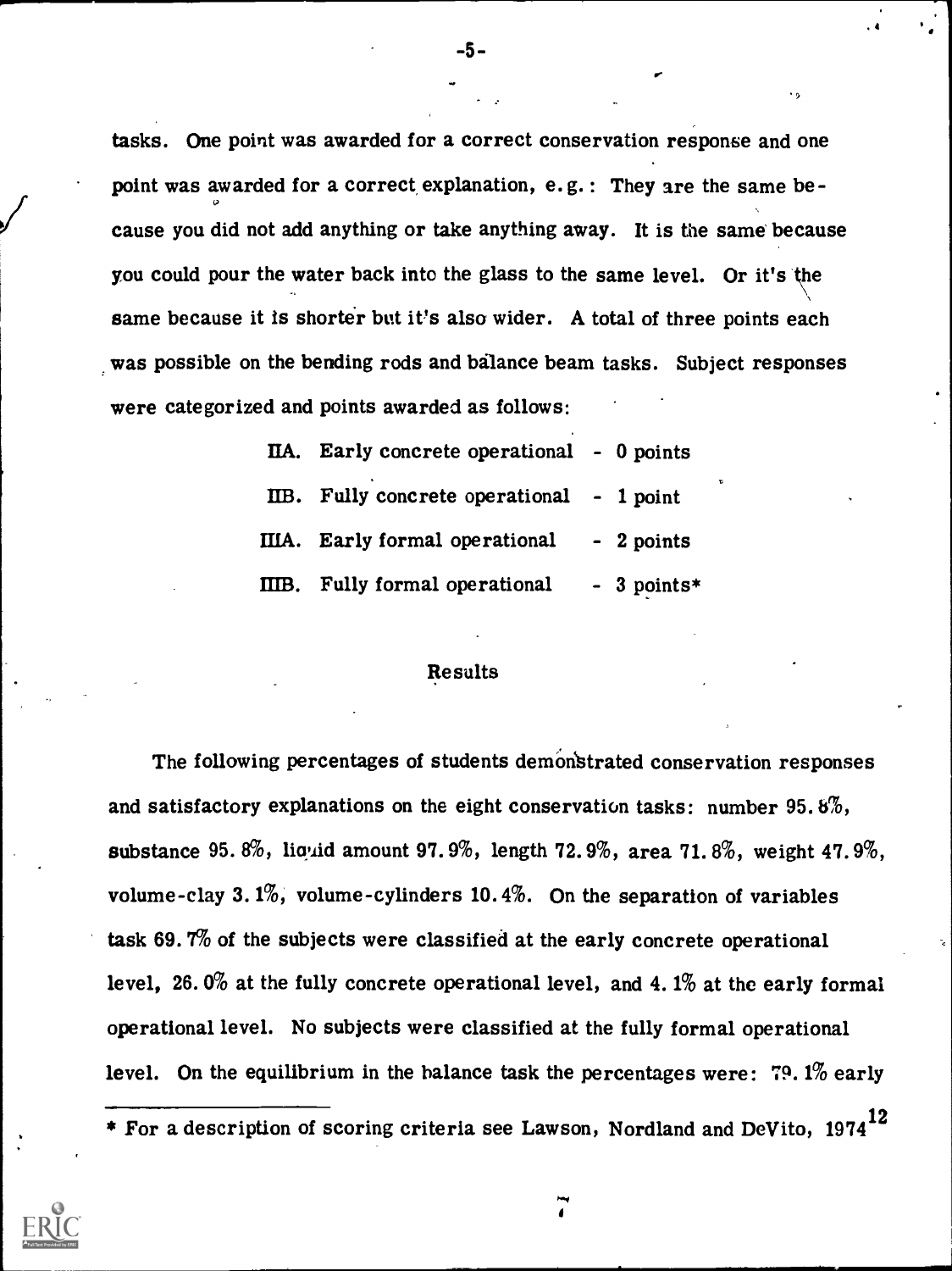concrete operational, 17.7% fully concrete operational, 3. 1% early formal operational and 0.0% fully formal operational.

-6-

To determine the factor structure of the ten tasks the scores were subjected to a principal components analysis. The analysis was conducted using program FACTOR.<sup>13</sup> This program extracts only components with eigenvalues greater than one<sup>14</sup> and uses the varimax method of axes rotation. The results of the analysis appear in Table 1. Only two components were isolated which accounted for 55.5% of the total variance of the sample scores. The conservation of number, solid amount and liquid amount tasks loaded heavily on the second component (.73 to .86). The conservation of length, area, and weight tasks loaded moderately oh both components while the remaining tasks (volume-clay, volume-cylinders, separation, and equilibrium) loaded substantially on the first component (. 54 to . 86). Figure 1 shows the same data in graphical form.

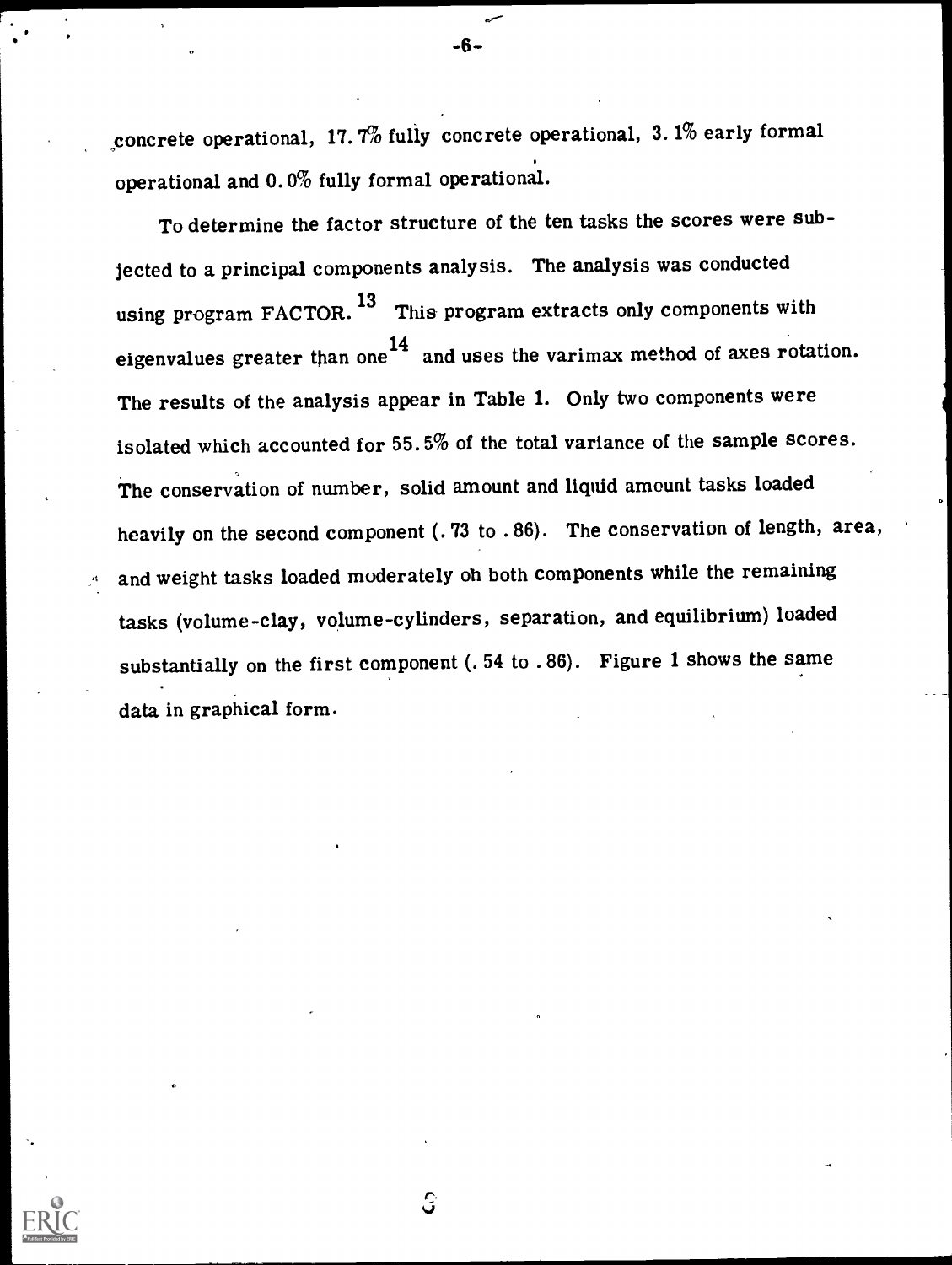## TABLE 1

# PRINCIPAL COMPONENTS ANALYSIS, SEVENTH GRADE URBAN SCIENCE CLASSES, N=96, VARIANCE MAXIMIZING ROTATION

| <b>Task</b>                         | <b>First Component</b><br>Loading, $37.2$<br><b>Percent of Variance</b> | <b>Second Component</b><br>Loading, 18.3<br><b>Percent of Variance</b> |
|-------------------------------------|-------------------------------------------------------------------------|------------------------------------------------------------------------|
| 1. Conservation of Number           | .06                                                                     | . 78                                                                   |
| 2. Conservation of Solid Amount     | $\boldsymbol{\hat{\tau}}^{\scriptscriptstyle{\mathrm{T}}}$<br>.08       | .86                                                                    |
| 3. Conservation of Liquid Amount    | .01                                                                     | .73 <sub>1</sub>                                                       |
| 4. Conservation of Length           | $.50 -$                                                                 | .47                                                                    |
| 5. Conservation of Area             | .57                                                                     | .45                                                                    |
| 6. Conservation of Weight           | .76                                                                     | .24                                                                    |
| 7. Conservation of Volume-Clay      | .70                                                                     | $-.03$                                                                 |
| 8. Conservation of Volume-Cylinders | .54                                                                     | .04                                                                    |
| 9. Separation of Variables          | .86                                                                     | .05                                                                    |
| 10. Equilibrium in the Balance      | . 70                                                                    | .02                                                                    |
|                                     |                                                                         |                                                                        |

 $\overline{y}$ 



-6A-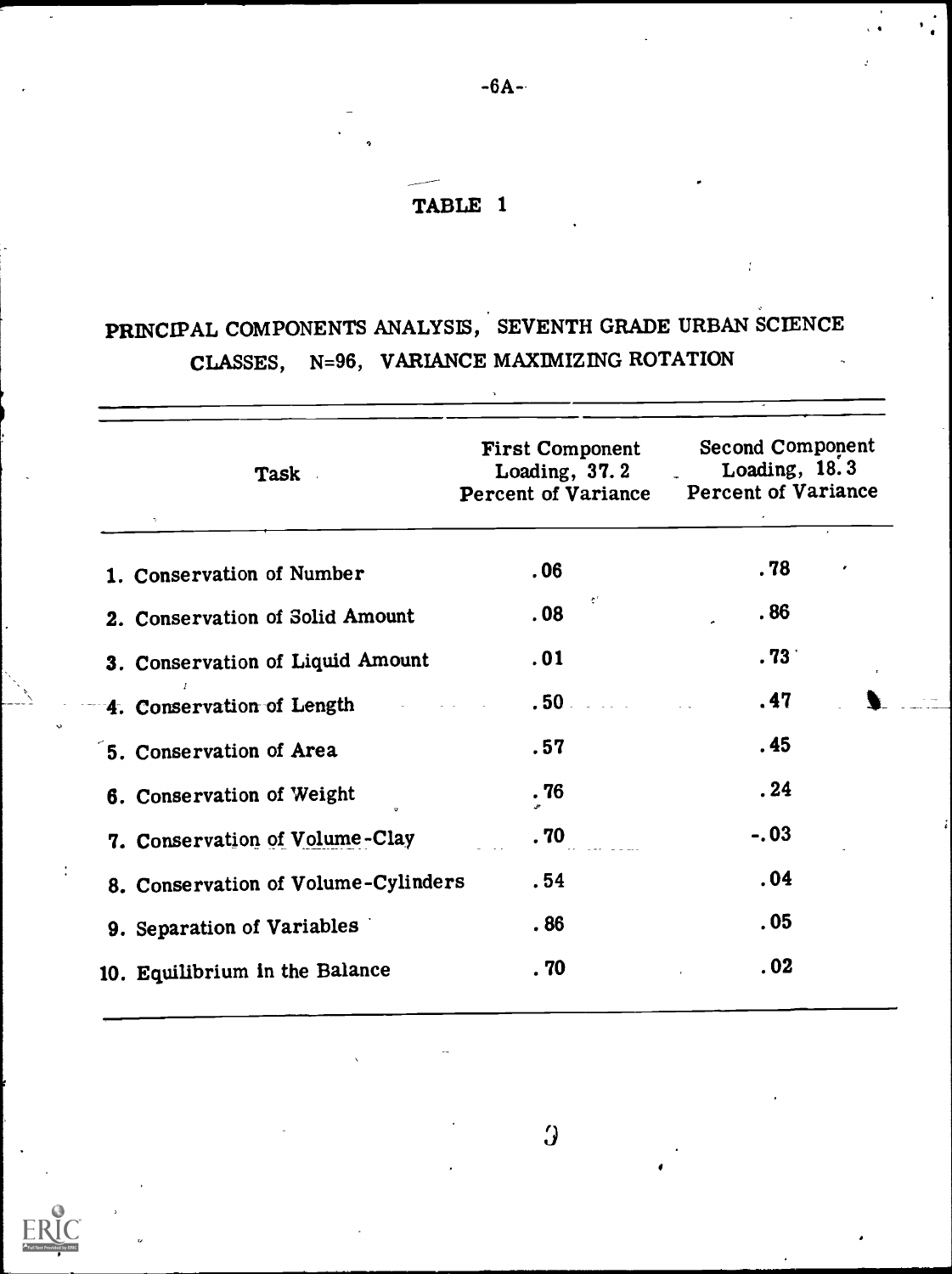



Factor Structure of Piagetian Tasks, Seventh Grade Urban Science Classes,  $N = 96$ 

10 .10

- 1. Conservation of Number 6. Conservation of Weight<br>2. Conservation of Solid Amount 7. Conservation of Volume Using 2. Conservation of Solid Amount 7. Conservation of Liquid Amount Clay 3. Conservation of Liquid Amount<br>4. Conservation of Length 8.
- 5. Conservation of Area Conservation of Area

ee in die k

- 
- 
- 4. Conservation of Length 8. Conservation of Volume Using<br>5. Conservation of Area cylinders
	- Separation of Variables
	- 10. Equilibrium in the Balance

-6B-

 $\mathbf{v}$  and  $\mathbf{v}$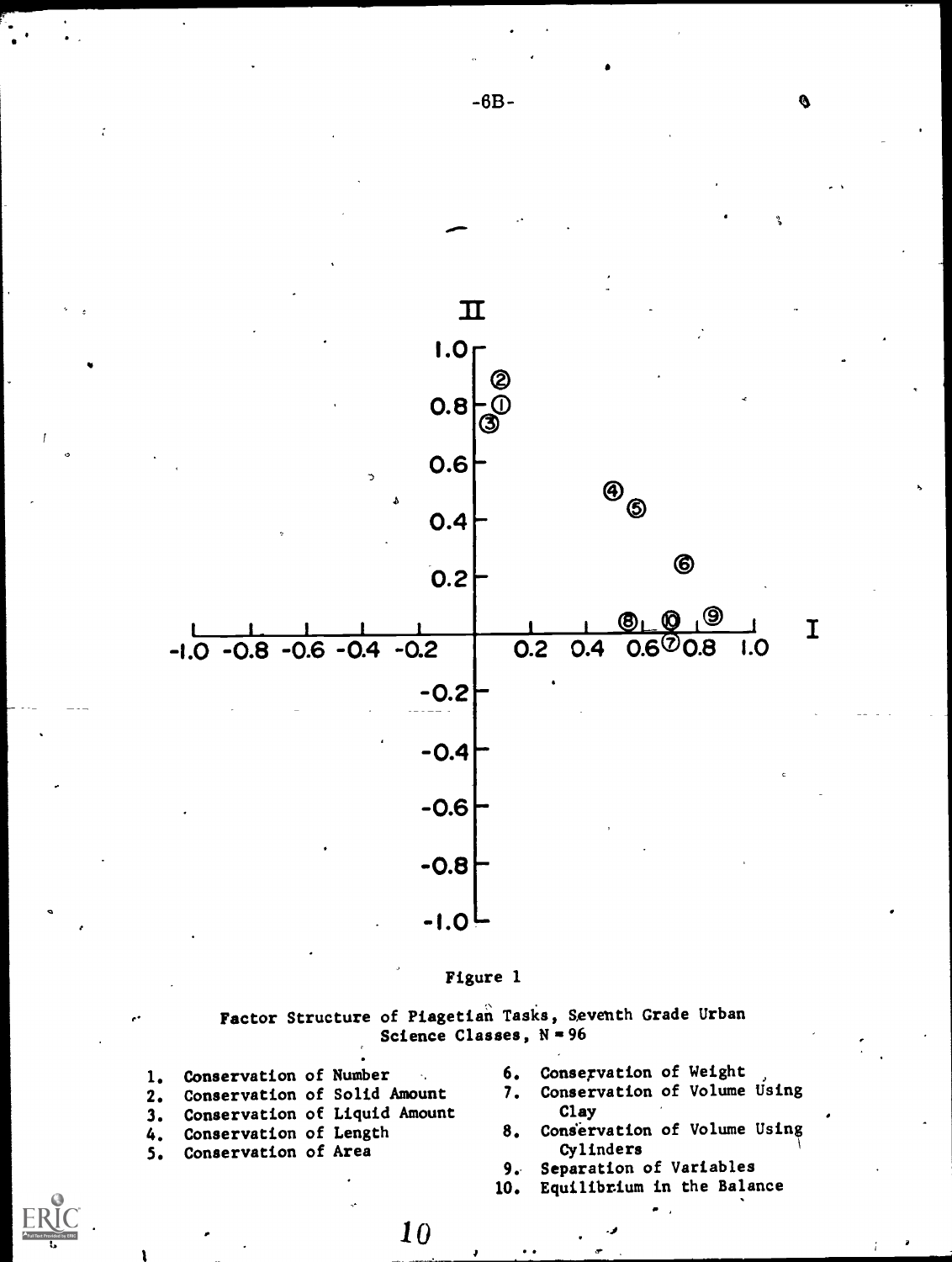## Discussion

-7-

 $\mathcal{O}$  and  $\mathcal{O}$ The results of the principal components analysis support hypothesis number, three. Since the conservation of number, solid amount and liquid amount tasks loaded on the second component, this component was identified as representing early concrete operational reasoning ability. These three quantities are normally conserved at ages  $5-6$ .<sup>15</sup> In this sample of students, approximately 96% of the subjects demonstrated conservation of these quantities. . Since both formal tasks (separation of variables and equilibrium in the balance) loaded on the second component it was identified as representing early formal reasoning ability (formal -  $\text{IIIA}$ ). It was not considered to represent fully c, formal reasoning in that none of the 96 subjects demonstrated fully formal (formal - MB) responses on the two tasks. In fact the label "early formal" may even be somewhat artificial since only seven of the 192 responses on the combined tasks were classified at the formal - MA level. This component, rather than representing the presence of formal thought, may simply indicate the lack of success on these tasks. However, in other samples, subjects did demonstrate success on these tasks and the tasks were identified as "formal," therefore the label "early formal" may still be appropriate. The fact that only two components were extracted is consistent with Piaget's position that these  $\mathbf{r} = \mathbf{r}_i$ tasks measure basically two types of reasoning - namely conousete and formal operational thought. However, only 55.4% of the total variance was accounted for by these two components. - This percentage is not as large as might be expected and suggests that psychological parameters not identified determine to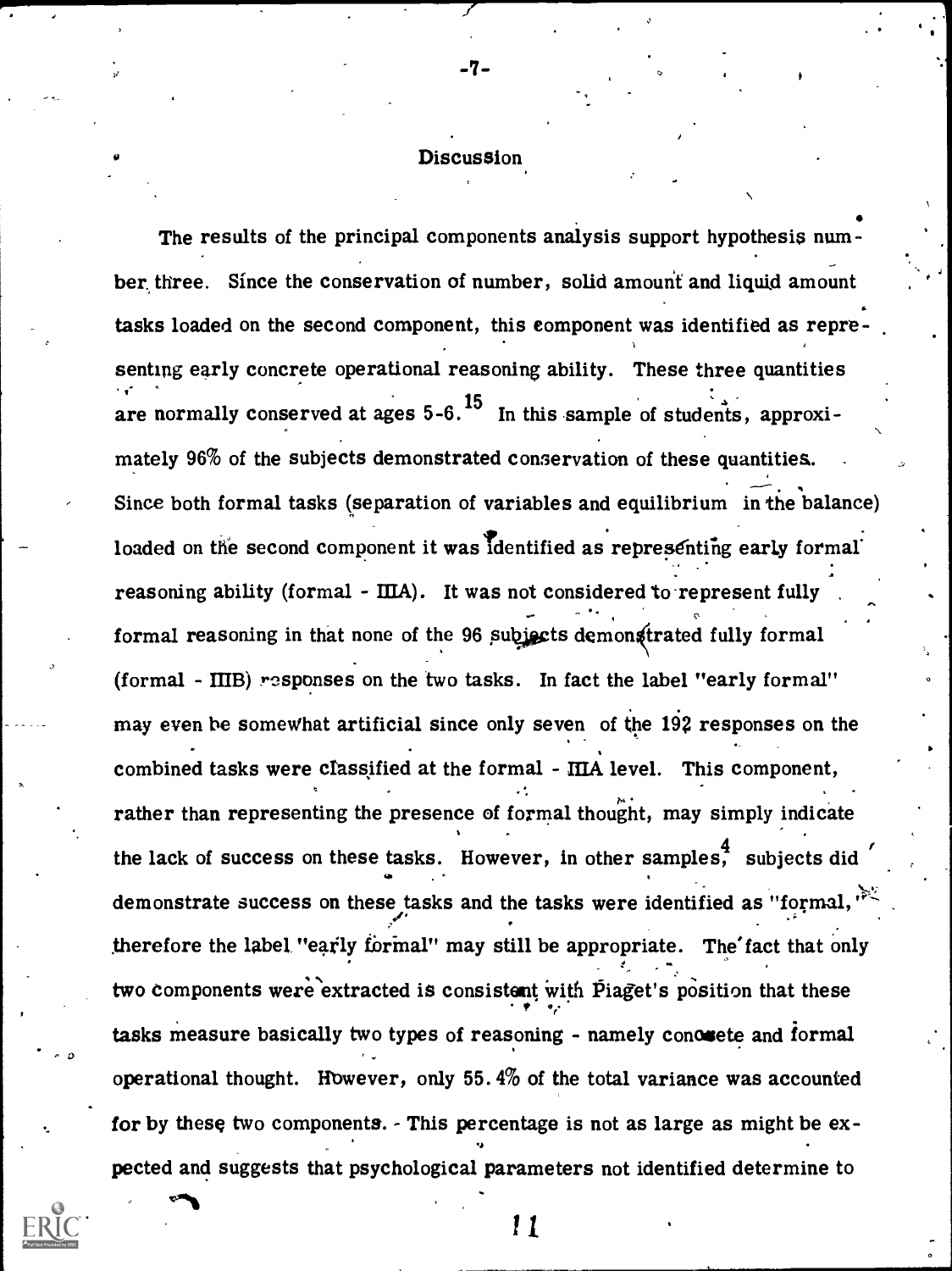some extent success on the tasks.

 $\sigma$  is a

The conservation of length, area, and weight tasks loaded moderately on both components. This indicates that these task's measure something inter $\mathbb{P}$ mediate between early ,concrete thought and early formal thought. This is consistent with the empirical finding that these conservations occur later than number, substance, and liquid amount conservation and that they represent more advanced reasoning than the earlier conservations. The fact that the conservation of volume using clay and conservation of volume using metal cylinders tasks loaded substantially on the formal component indicates that these tasks measure early formal reasoning. This result is once again consistent with Piaget's analysis of these tasks as indicators of beginning formal  $\rightarrow$ operational thought.

What then do these results suggest? Piaget has developed a stage mod l of intellectual development. In this model he has identified stages and substages he calls early concrete operational-HA, concrete.operational-1113, early formal operational-IIIA, and fully formal operational-IIIB. Also he has developed iask, and argued .oh theoretical grounds about what those tasks  $m \cap$ sure. On the other hand, this statistical treatment was entirely objective. in its analysis of the  $tasks$ . No psychological theory played a role in the results. With these points in mind, the fact that the mathematical results and predictions based on the theory were so similar supports Piaget's distinction between concrete and formal thinking and these tasks' ability to measure these thinking abilities. The results, however, should not be construed to be supportive of the theory in general or the idea that the formal operations constitute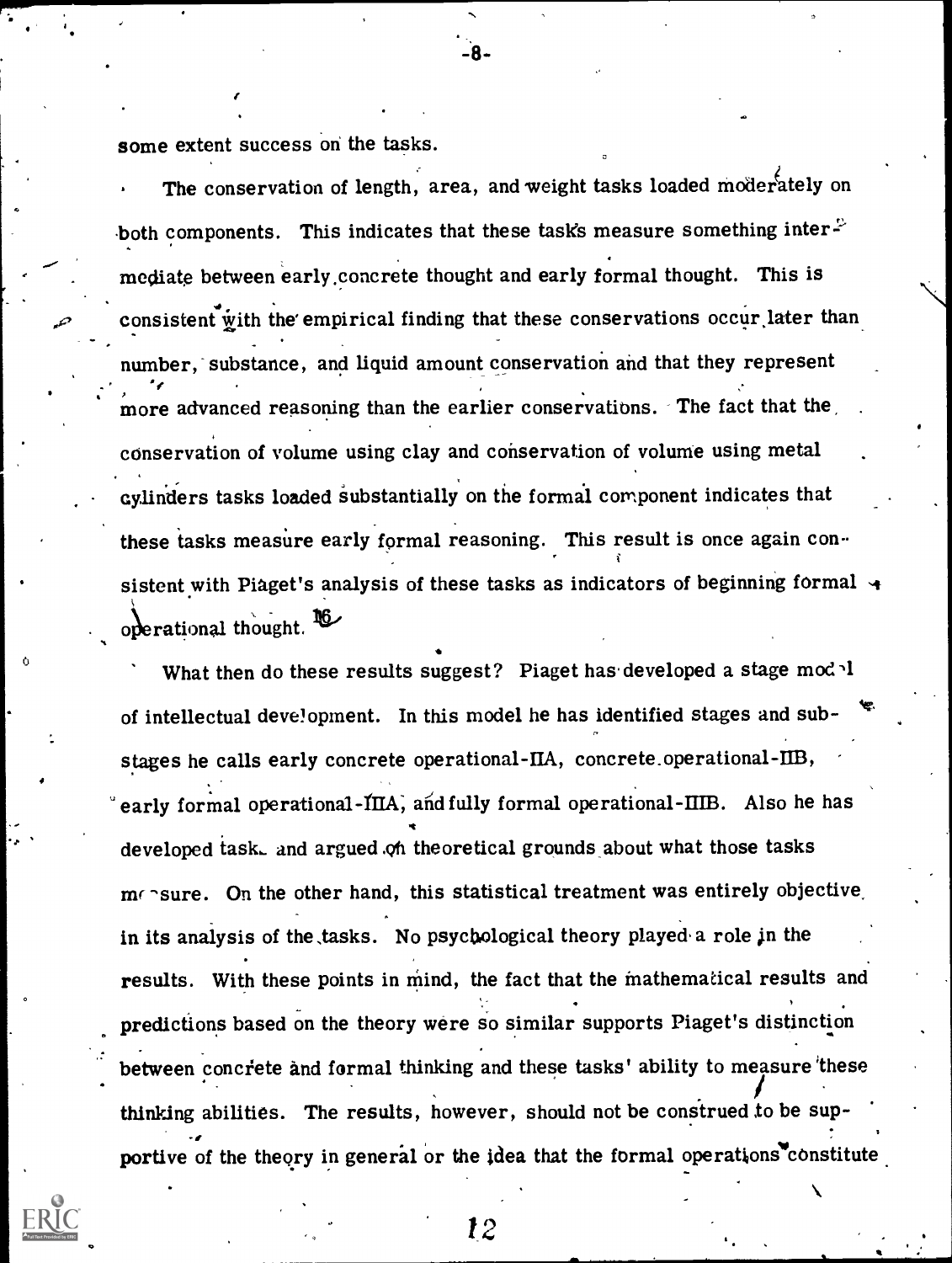a unified stage of development. This latter notion is certainly open to debate and is a question in need of continued investigation. Nevertheless these resuits do represent a factorial validation of these specific tasks and support their use as meaningful measures of concrete and formal thinking ability.

 $13$ 

 $\bullet$  subsets and  $\bullet$ 

.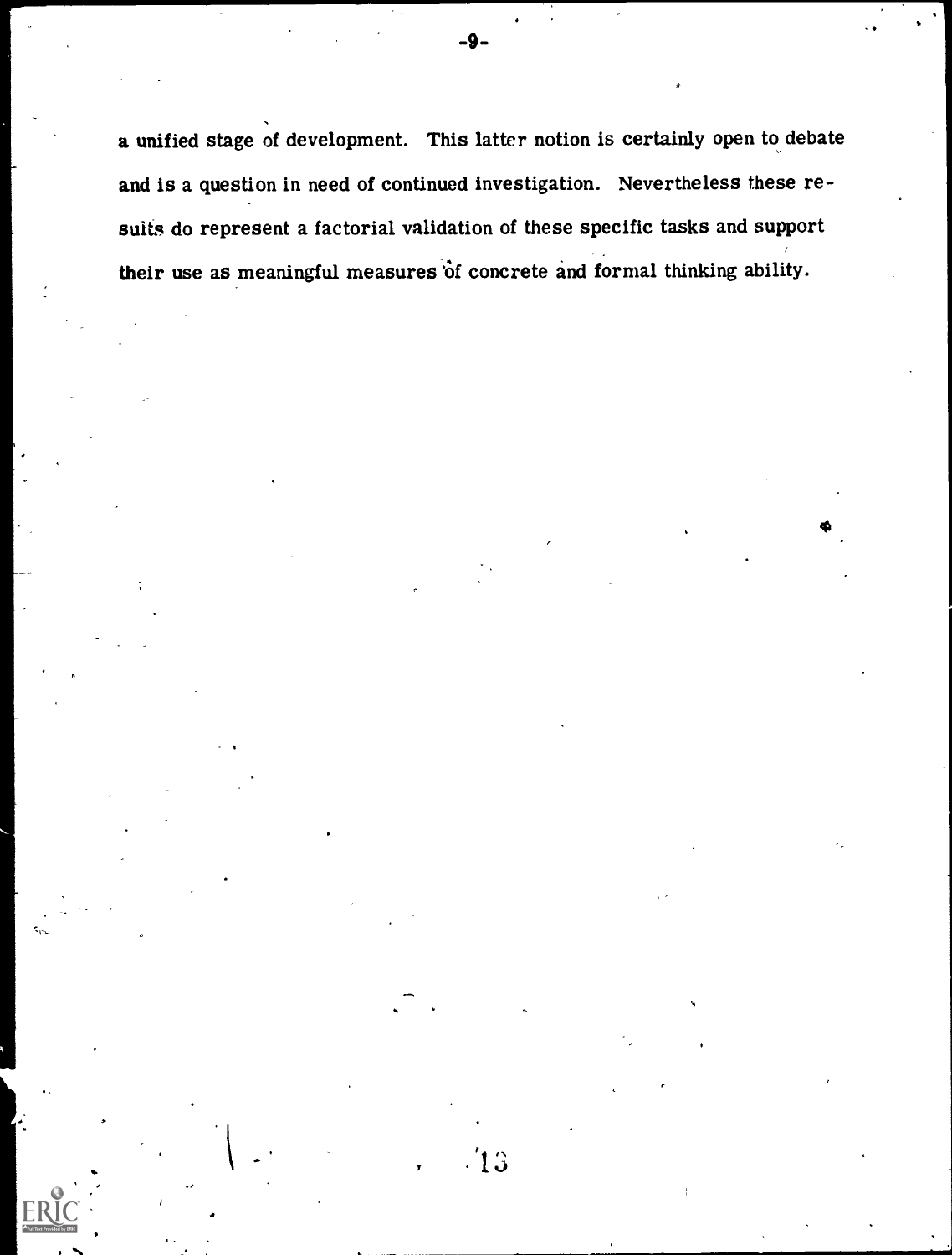## Synopsis

{<br>}

-10-

Ten Piagetian tasks were administered to 96 seventh grade urban science 4, students. The factor structure of the tasks was determined using principal cor onents analysis. The analysis revealed two components. One component was identified as an early concrete operational component. The other component was identified as an early formal operational component. The results were consistent with Piaget's theoretical discussions about what the tasks measure and represent a factorial validation of the tasks. This indicates that the tasks can be used in a meaningful manner to measure concrete and formal operational thought.

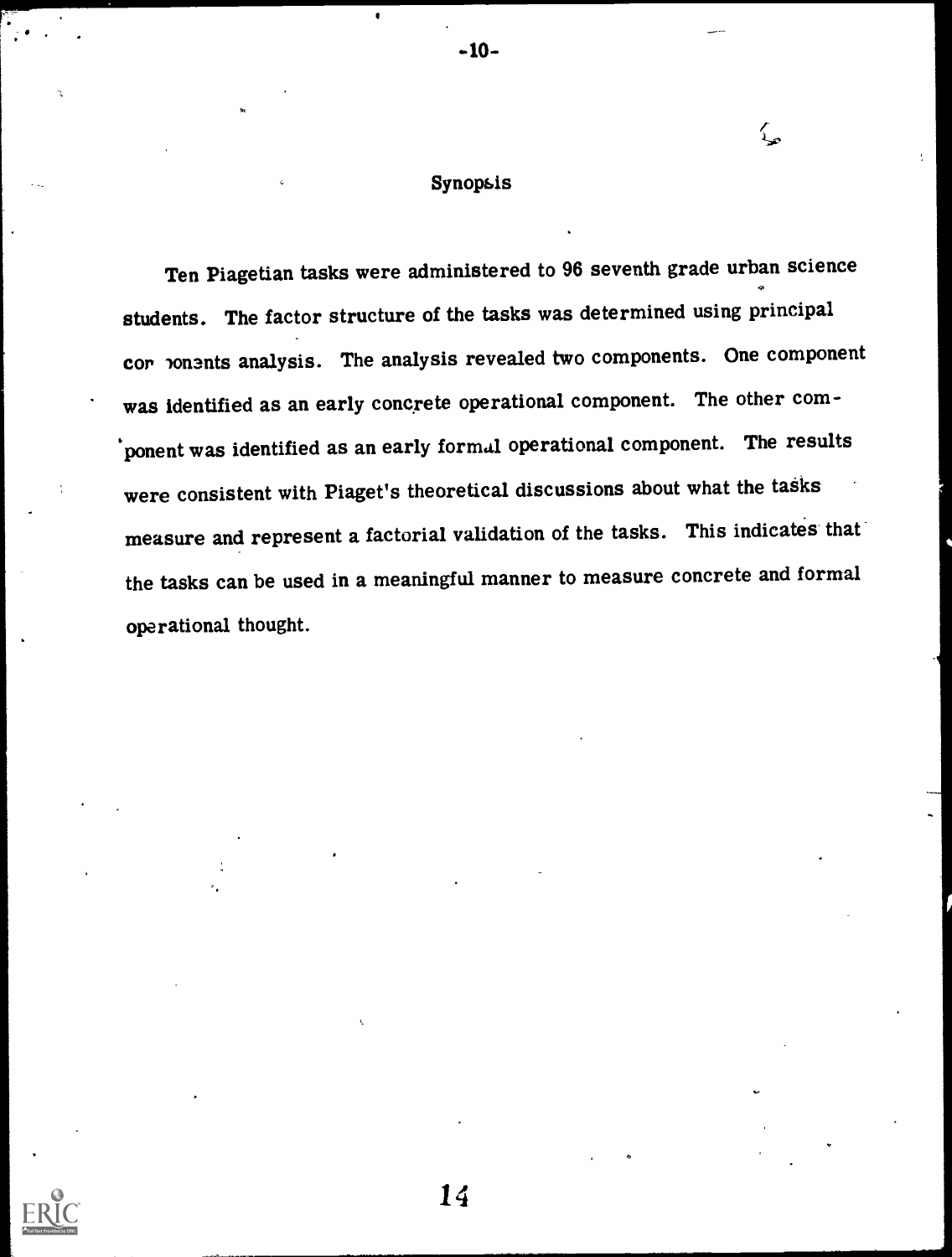#### References

- 1, Bart, W. M. , "The Factor Structure of Formal Operations," British Journal of Educational Psychology, 41, 70-79, 1971.
- 2. Lovell, K. , and Butterworth, I. B. , "Abilities Underlying the Understanding of Proportionality," Mathematics Teaching, 37, 5-9, 1966.
- 3. Lovell, K. , and Shields, J. B. , "Some Aspects of a Study of the Gifted Child, " British Journal of Educational Psychology, 37, 201-208, 1967.
- 4. Lawson, A.E., and Renner, J.W., "A Quantitative Analysis of Responses to Piagetian Tasks and its Implications for Curriculum," Science Education, 58(4), 545-559.
- 5. Berzonsky, M.D. , "Interdependence of Inhelder and Piaget's Model of Logical Thinking," Developmental Psychology , 4(3), 469-476, 1971.
- 6. Elkind, D. , "Children's Discovery of the Conservation of Mass, Weight, and Volume: Piaget Replication Study II," Journal of Genetic Psychology, 98, 219-227, 19b1.
- 7. Goldschmid, M. L. , "Different Types of Conservation and Nonconservation and Their Relation to Age, Sex, IQ, MA, and Vocabulary." Child Development, 38, 1229-1246, 1967.
- 8. Renner, J. W. , Stafford, D. G. , and Ragan, W. B. , Teaching Science in the Elementary School. New York: Harper and Row, (2nd ed.) 1973.
- 9. Goldschmid, M. L. , and Bentler, P. M. , Manual: Concept Assessment Kit-Conservation. San Diego, Calif. : Educational and Industrial Testing Service, 1968.
- 10. Karplus, R. and Lavatelli, C. , The Developmental Theory of Piaget: Conservation. San Francisco: John Davidson Film Producers, 1969.
- 11. Inhelder, B. , and Piaget, J. , The Growth of Logical Thinking From Childhood to Adolescence. New York: Basic Books, 1958.
- 12. Lawson, A. E. , Nordland, F. H. , and DeVito, A. , "Piagetian Formal Operational Tasks: A Crossover Study of Learning Effect and Reliability," Science Education, 58(2), 267-276, 1974.
- 13. Nie, N. , Bent, D. H. , and Hull, C. H. , Statistical Package for the Social Sciences, New York: McGraw-Hill, 1970.
- 14. Kaiser, H. F., "The Application of Electronic Computers to Factor Analysis," Educational and Psychological Measurement, 20, 141-151, 1960.